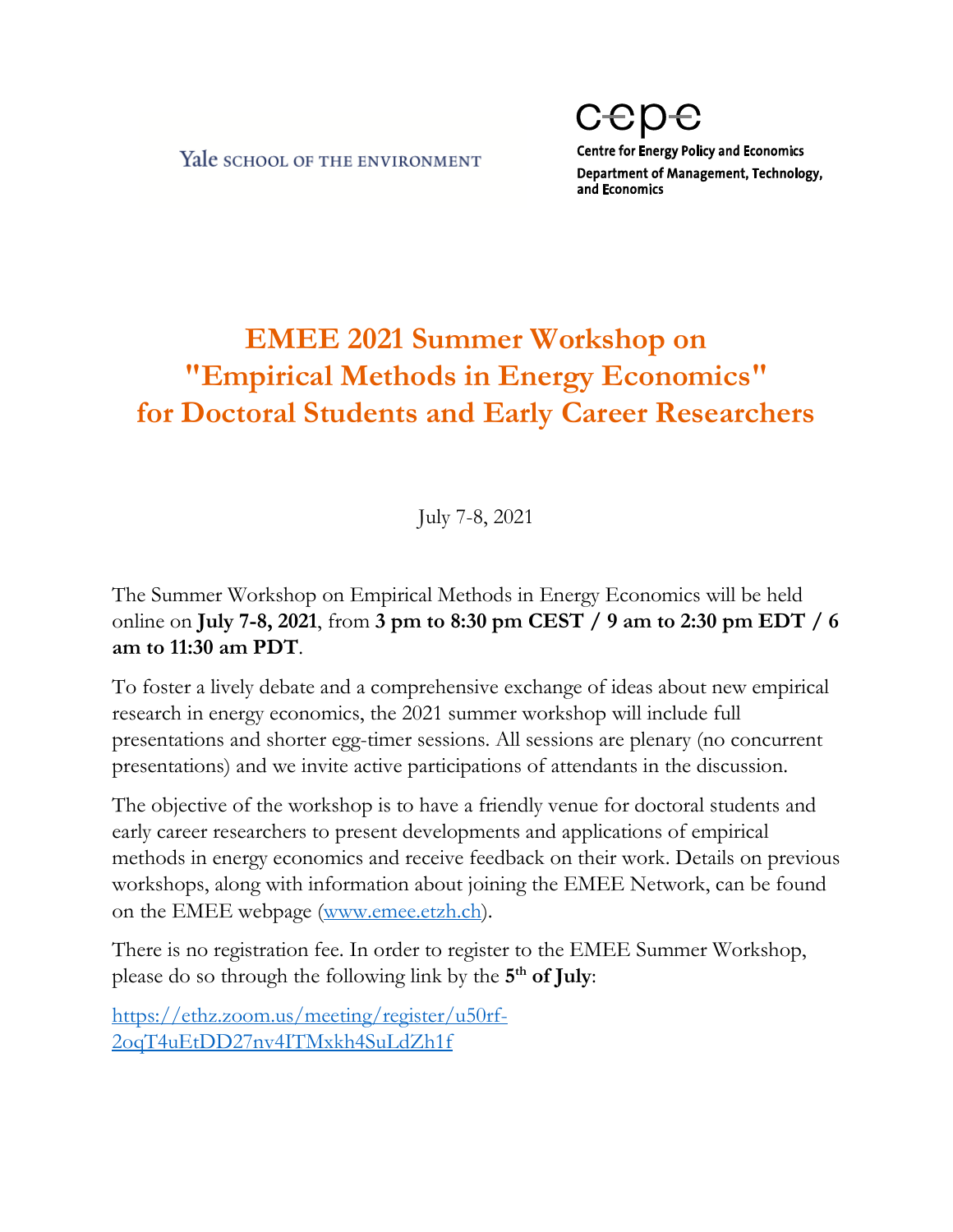All times below are Central European Summer Time (CEST):

| Wednesday, July 7th, 2021    |                                                                                                                                 |  |
|------------------------------|---------------------------------------------------------------------------------------------------------------------------------|--|
| $15:00 - 15:10$              | Welcome and introduction to day 1                                                                                               |  |
|                              | Massimo Filippini (ETH Zürich) and Ken Gillingham (Yale)                                                                        |  |
|                              | Information<br>1.                                                                                                               |  |
|                              | Chair: Massimo Filippini (ETH Zürich)                                                                                           |  |
| $15:10 - 15:40$              | Salience of Energy Efficiency? Evidence for Seasonal Effects on German Home Buyers                                              |  |
|                              | Ximeng Fang (University of Bonn)                                                                                                |  |
| $15:40 - 16:10$              | Do Electronic Home Energy Reports Promote Energy Conservation? It Depends                                                       |  |
|                              | Kathrin Kaestner (RWI - Leibniz-Institut für Wirtschaftsforschung)                                                              |  |
| $16:10 - 16:20$              | <b>Break</b>                                                                                                                    |  |
|                              | 2. Consumer and Retail Behavior (egg timer session)                                                                             |  |
|                              | Chair: Massimo Filippini (ETH Zürich)                                                                                           |  |
| $16:20 - 16:28$              | Behavioral Anomalies and Fuel Efficiency: Evidence from Motorcycles in Nepal                                                    |  |
| $16:28 - 16:36$              | Suchita Srinivasan (ETH Zürich)                                                                                                 |  |
|                              | Short- and Long-Run Consumption and Non-Payment Responses to Retail Electricity<br>Prices in India                              |  |
|                              | Shefali Khanna (Harvard University)                                                                                             |  |
| $16:36 - 16:44$              | Extreme Contract Variety After Deregulation: Electricity Retail Choice in Texas                                                 |  |
|                              | Wade Davis (Yale University)                                                                                                    |  |
| $16:44 - 16:52$              | Text Narratives in Consumer Valuation                                                                                           |  |
|                              | Tobias Wekhof (ETH Zürich)                                                                                                      |  |
| $16:52 - 17:10$              | <b>Break</b>                                                                                                                    |  |
|                              | 3. Households                                                                                                                   |  |
|                              | Chair: Anna Alberini (University of Maryland)                                                                                   |  |
| $17:10 - 17:40$              | Beware of side effects? Spillover evidence from a hot water intervention                                                        |  |
|                              | Harald Mayr (ETH Zürich)                                                                                                        |  |
| $17:40 - 18:10$              | Subsidizing appliance replacement in low-income households                                                                      |  |
|                              | Bettina Chlond (ZEW)                                                                                                            |  |
| $18:10 - 18:20$              | <b>Break</b>                                                                                                                    |  |
| 4. Environmental Regulation  |                                                                                                                                 |  |
|                              | Chair: Anna Alberini (University of Maryland)                                                                                   |  |
| $18:20 - 18:50$              | Polluting Public Funds: The Effect of Environmental Regulations on Municipal Bonds                                              |  |
| $18:50 - 19:20$              | Akshaya Jha (Carnegie Mellon University)<br>Technology Adoption and the Timing of Environmental Policy: Evidence from Efficient |  |
|                              | Lighting                                                                                                                        |  |
|                              | Sarah Armitage (Harvard University)                                                                                             |  |
| $19:20 - 19:30$              | <b>Break</b>                                                                                                                    |  |
|                              | 5. Solar Panels                                                                                                                 |  |
| Chair: Ken Gillingham (Yale) |                                                                                                                                 |  |
| $19:30 - 20:00$              | Incentivizing rooftop PV adoption: Feed-in tariffs, rebates, or a hybrid design?                                                |  |
|                              | Marta Talevi (Yale University)                                                                                                  |  |
| $20:00 - 20:30$              | The Health Benefits of Solar Power Generation: Evidence from Chile                                                              |  |
|                              | Nathaly M. Rivera (University of São Paulo)                                                                                     |  |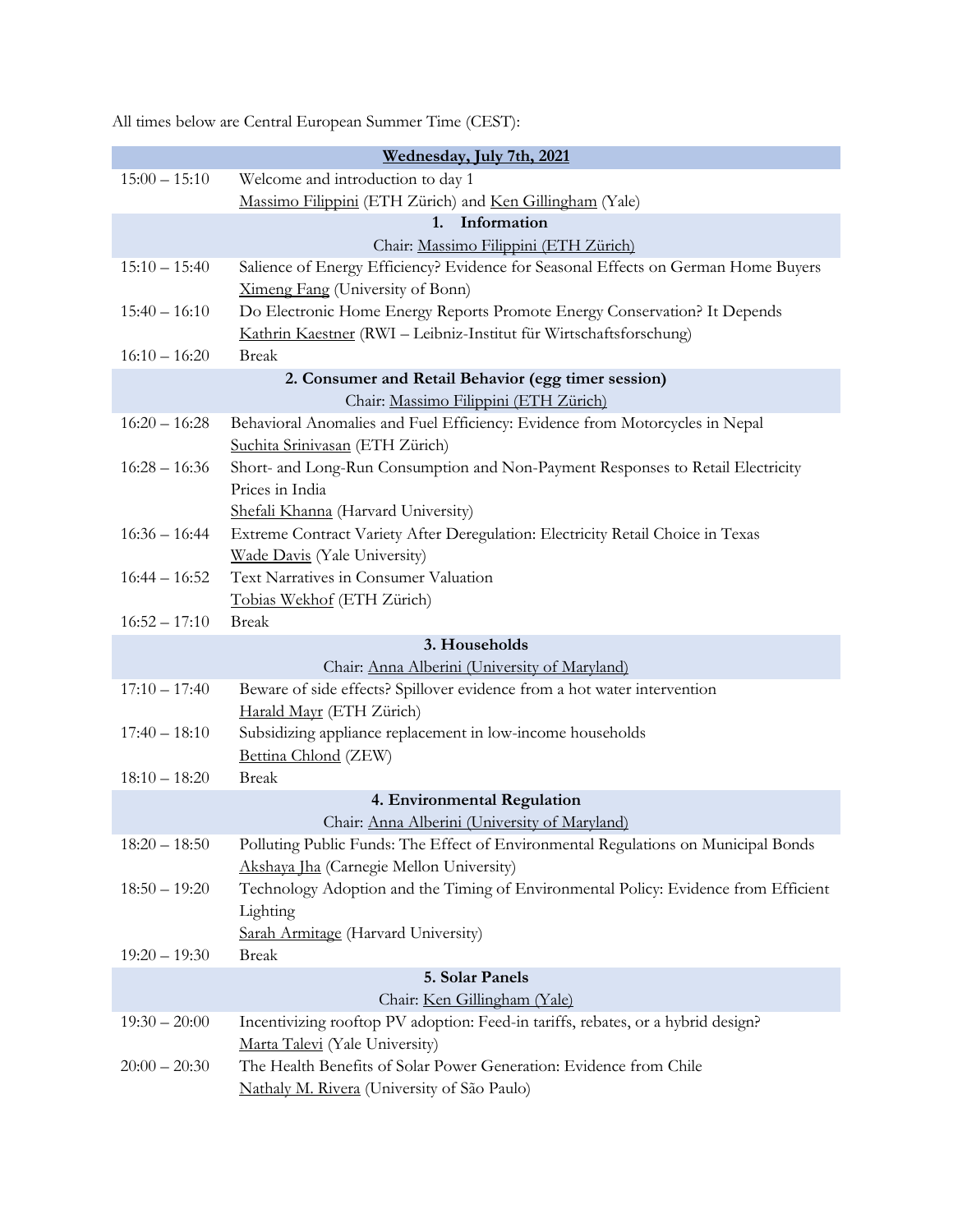All times below are Central European Summer Time (CEST):

| Welcome and introduction to day 2<br>$15:00 - 15:10$<br>Massimo Filippini (ETH Zürich) and Ken Gillingham (Yale)<br><b>6. Firms and Carbon Abatement</b><br>Chair: Ken Gillingham (Yale)<br>$15:10 - 15:40$<br>The Elasticity of Substitution between Clean and Dirty Energy with Technological Bias<br>Ara Jo (ETH Zürich)<br>The implicit cost of carbon abatement during the COVID-19 pandemic<br>$15:40 - 16:10$<br>Mateus Souza (Universidad Carlos III de Madrid)<br>$16:10 - 16:20$<br><b>Break</b> |                                               | Thursday, July 8th, 2021 |  |
|------------------------------------------------------------------------------------------------------------------------------------------------------------------------------------------------------------------------------------------------------------------------------------------------------------------------------------------------------------------------------------------------------------------------------------------------------------------------------------------------------------|-----------------------------------------------|--------------------------|--|
|                                                                                                                                                                                                                                                                                                                                                                                                                                                                                                            |                                               |                          |  |
|                                                                                                                                                                                                                                                                                                                                                                                                                                                                                                            |                                               |                          |  |
|                                                                                                                                                                                                                                                                                                                                                                                                                                                                                                            |                                               |                          |  |
|                                                                                                                                                                                                                                                                                                                                                                                                                                                                                                            |                                               |                          |  |
|                                                                                                                                                                                                                                                                                                                                                                                                                                                                                                            |                                               |                          |  |
|                                                                                                                                                                                                                                                                                                                                                                                                                                                                                                            |                                               |                          |  |
|                                                                                                                                                                                                                                                                                                                                                                                                                                                                                                            |                                               |                          |  |
|                                                                                                                                                                                                                                                                                                                                                                                                                                                                                                            | 7. Energy and Environment (egg timer session) |                          |  |
| Chair: Davide Cerruti (ETH Zürich)                                                                                                                                                                                                                                                                                                                                                                                                                                                                         |                                               |                          |  |
| $16:20 - 16:28$<br>Is the Shale Gas Revolution Good for Green Innovation?                                                                                                                                                                                                                                                                                                                                                                                                                                  |                                               |                          |  |
| Ekin Ayasli (University of Wisconsin-Milwaukee)                                                                                                                                                                                                                                                                                                                                                                                                                                                            |                                               |                          |  |
| $16:28 - 16:36$<br>Energy Efficiency and Environmental Justice: The Effects of Redlining                                                                                                                                                                                                                                                                                                                                                                                                                   |                                               |                          |  |
| Elise Breshears (Michigan State University)                                                                                                                                                                                                                                                                                                                                                                                                                                                                |                                               |                          |  |
| How Do Consumers Respond to Higher Environmental Standards? Evidence from<br>$16:36 - 16:44$                                                                                                                                                                                                                                                                                                                                                                                                               |                                               |                          |  |
| China's Retail Gasoline Market                                                                                                                                                                                                                                                                                                                                                                                                                                                                             |                                               |                          |  |
| Yucheng Wang (University of Pittsburgh)                                                                                                                                                                                                                                                                                                                                                                                                                                                                    |                                               |                          |  |
| $16:44 - 16:52$<br>EVs for Clunkers? An Analysis of the Clean Cars for America Climate Proposal for Mass                                                                                                                                                                                                                                                                                                                                                                                                   |                                               |                          |  |
| Electric Vehicle Adoption                                                                                                                                                                                                                                                                                                                                                                                                                                                                                  |                                               |                          |  |
| Kevin Ankney (Georgetown University)                                                                                                                                                                                                                                                                                                                                                                                                                                                                       |                                               |                          |  |
| $16:52 - 17:00$<br>Environmental enforcement and compliance in the energy sector. An Empirical                                                                                                                                                                                                                                                                                                                                                                                                             |                                               |                          |  |
| investigation in Chile                                                                                                                                                                                                                                                                                                                                                                                                                                                                                     |                                               |                          |  |
| Adolfo Uribe (Universidad de Talca)                                                                                                                                                                                                                                                                                                                                                                                                                                                                        |                                               |                          |  |
| $17:00 - 17:10$<br><b>Break</b>                                                                                                                                                                                                                                                                                                                                                                                                                                                                            |                                               |                          |  |
| 8. Distributional Effects of Public Policies                                                                                                                                                                                                                                                                                                                                                                                                                                                               |                                               |                          |  |
| Chair: Davide Cerruti (ETH Zürich)                                                                                                                                                                                                                                                                                                                                                                                                                                                                         |                                               |                          |  |
| $17:10 - 17:40$<br>Income Elasticity of Driving and Regressivity of Emission Control Taxation Policies:                                                                                                                                                                                                                                                                                                                                                                                                    |                                               |                          |  |
| Evidence from Massachusetts New Car Market                                                                                                                                                                                                                                                                                                                                                                                                                                                                 |                                               |                          |  |
| Tingmingke Lu (Swedish University of Agricultural Sciences)                                                                                                                                                                                                                                                                                                                                                                                                                                                |                                               |                          |  |
| The Distributional Consequences of Incomplete Regulation<br>$17:40 - 18:10$                                                                                                                                                                                                                                                                                                                                                                                                                                |                                               |                          |  |
| Danae Hernandez Cortes (UC Santa Barbara)                                                                                                                                                                                                                                                                                                                                                                                                                                                                  |                                               |                          |  |
| $18:10 - 18:20$<br><b>Break</b>                                                                                                                                                                                                                                                                                                                                                                                                                                                                            |                                               |                          |  |
| 9. Renewable Energy                                                                                                                                                                                                                                                                                                                                                                                                                                                                                        |                                               |                          |  |
| Chair: Marta Talevi (Yale)<br>$18:20 - 18:50$                                                                                                                                                                                                                                                                                                                                                                                                                                                              |                                               |                          |  |
| What kinds of distributed generation technologies defer network expansions? Evidence<br>from France                                                                                                                                                                                                                                                                                                                                                                                                        |                                               |                          |  |
| <b>Nicolas Astier</b> (Stanford University)                                                                                                                                                                                                                                                                                                                                                                                                                                                                |                                               |                          |  |
| Mechanisms for Rebound Effects of Solar Prosuming in Germany<br>$18:50 - 19:20$                                                                                                                                                                                                                                                                                                                                                                                                                            |                                               |                          |  |
| Ayse Tugba Atasoy (RWTH Aachen University)                                                                                                                                                                                                                                                                                                                                                                                                                                                                 |                                               |                          |  |
| <b>Break</b><br>$19:20 - 19:30$                                                                                                                                                                                                                                                                                                                                                                                                                                                                            |                                               |                          |  |